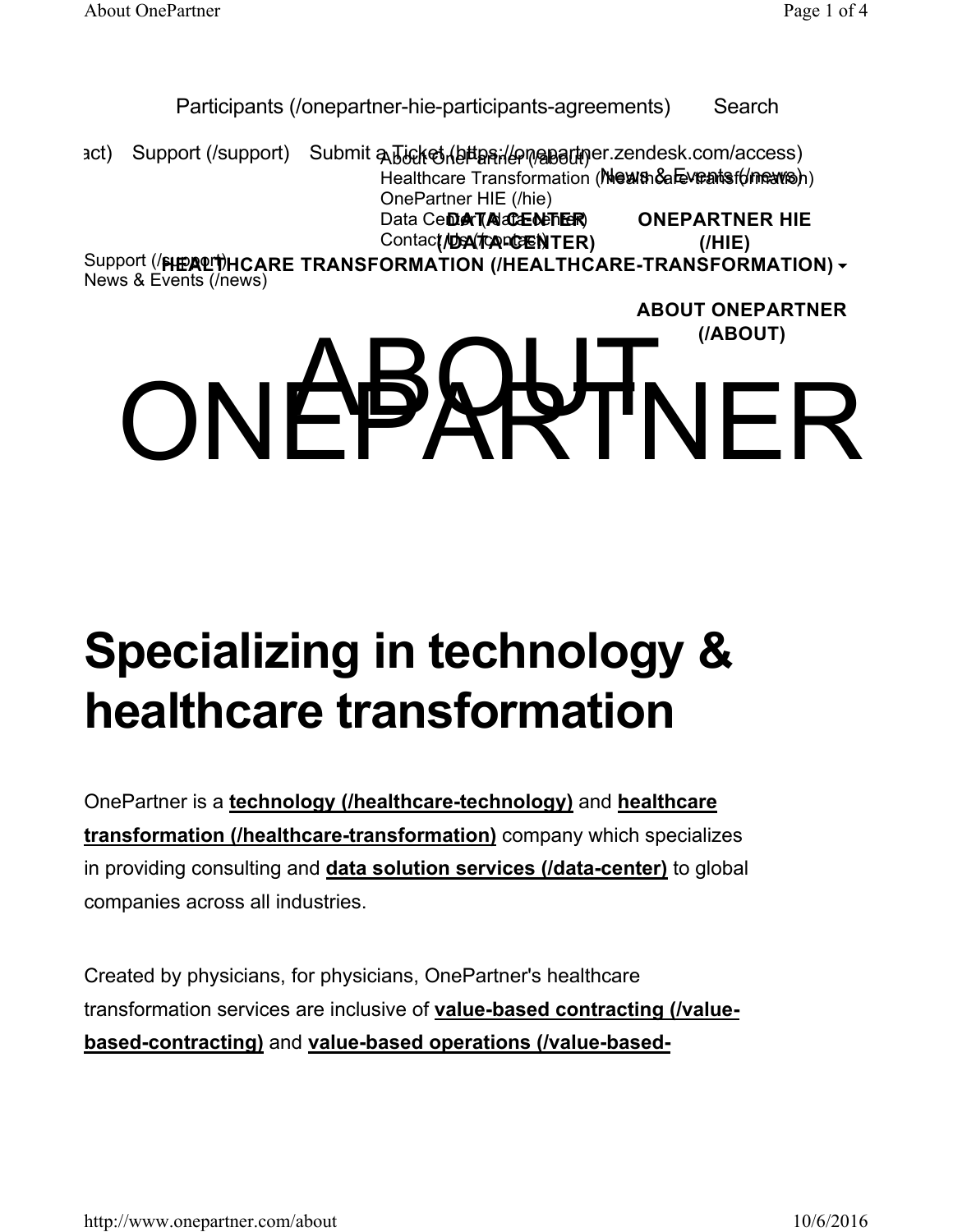## **operationalization)** supported and enabled by the **OnePartner Health Information Exchange (HIE) Community Record (/hie)** and **Analytics Gateway (/clinical-analytics-gateway)**.

The OnePartner HIE Community Record enables the secure, safe and actionable access to patient information across the care continuum for the purpose of improved patient care and value enablement. By leveraging the aggregation of this data, OnePartner has proven success in delivering value in healthcare, predicated on the needs of physicians, the individual patients they serve and the overall health and wellness of the populations they support.

OnePartner's **data solution services (/data-center)** include **colocation (/colocation)** and **disaster recovery (/disaster-recovery)** services at the **nation's first Tier III commercial data center (/news/onepartner-ataccertified-nations-first-tieriii-data-center)**, the OnePartner Advanced Technology & Applications Center (ATAC), located in Duffield, Virgnia. The OnePartner ATAC is host to the **OnePartner HIE (/hie)**, ensuring the highest level of security to protect the sanctity of the data provided through th HIE

### **OnePartner Services**

Value-Based Contracting (/value-based-contracting) Value-Based Operationalization (/value-based-contracting) Healthcare Technology (/value-based-contracting) ACO Implementation (/aco-implementation) Medicare Advantage (/medicare-advantage)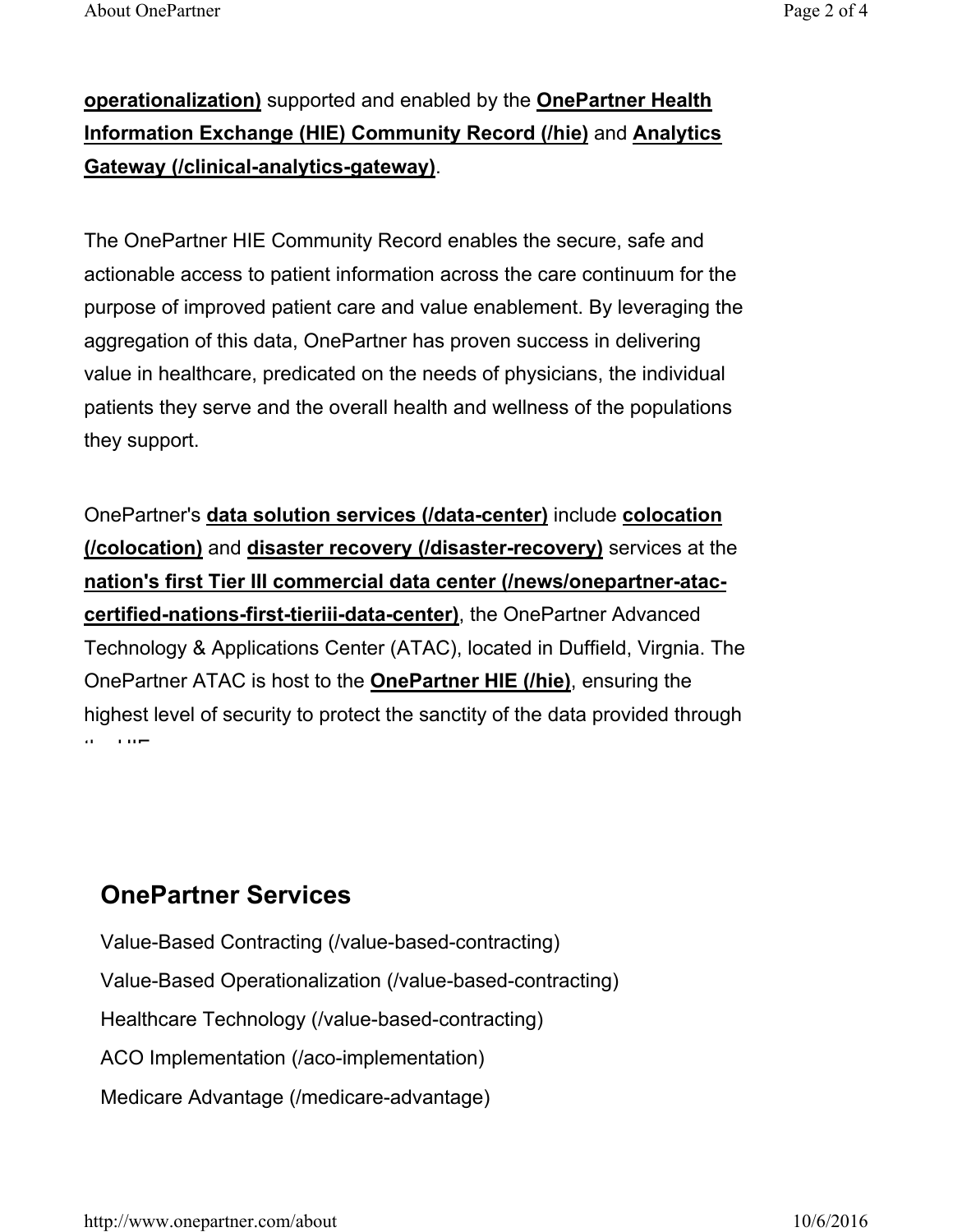Commercial Pay-for-Value (commercial-pay-for-value)

Population Health Management & Risk Stratification (/value-basedoperationalization/population-health-management-risk-stratification)

Provider Engagement (/provider-engagement)

Patient Engagement (/patient-engagement/)

Care Delivery Model Implementation (/care-delivery-model-implementation)

HCC Coding Tool (/hcc-coding-tool)

#### **Navigate**

**About Us (/about)**

**Healthcare Transformation (/healthcare-transformation)**

**Data Center (data-center)**

**OnePartner HIE (/hie)**

**Contact (/contact)**

**News & Events (/news)**

#### **Contact OnePartner**

158 Advanced Technology Drive P.O. Box 382 Duffield, VA 24244

OnePartner ATAC | (888) 767-1727 OnePartner HIE | (423) 230-4656

All rights reserved.

© 2015 Copyright 2015 by **OnePartner** 



Terms Of Use (/terms.aspx) | Privacy Statement (/privacy.aspx)